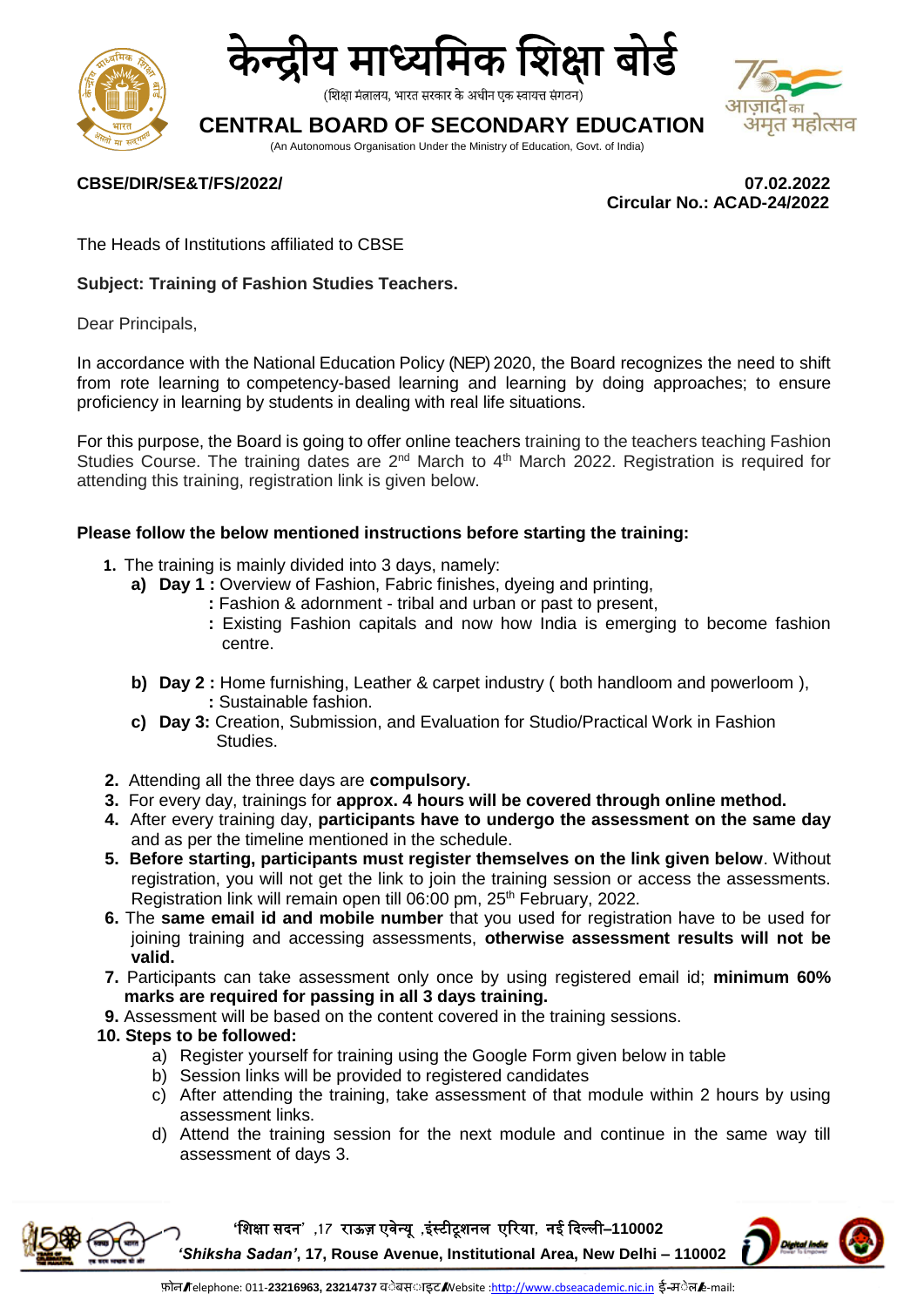



(शिक्षा मंत्रालय, भारत सरकार के अधीन एक स्वायत्त संगठन)



## **CENTRAL BOARD OF SECONDARY EDUCATION**

(An Autonomous Organisation Under the Ministry of Education, Govt. of India)

### **Training Schedule:**

| S.No | <b>Activity</b>                                                                                                                                              | <b>Time</b>                                                                                 |
|------|--------------------------------------------------------------------------------------------------------------------------------------------------------------|---------------------------------------------------------------------------------------------|
| 1.   | Registration form for attending<br>online Training of Fashion Studies<br>teachers.                                                                           | Till 06:00 pm, 25 <sup>th</sup> February, 2022 Registration<br>Link: https://bit.ly/3gyyxD6 |
| 2.   | Welcome and Orientation of Fashion<br>Studies teachers.                                                                                                      | Wednesday, 2 <sup>nd</sup> March, 2022, 10:00 am - 10:20 am                                 |
| 3.   | Day 1                                                                                                                                                        |                                                                                             |
| 3.1  | Overview of Fashion, Fabric finishes,<br>dyeing and printing.                                                                                                | Wednesday, 2 <sup>nd</sup> March, 2022, 10:20 am - 12:00 pm                                 |
| 3.2  | Fashion & adornment - tribal and urban<br>or past to present and,<br>Existing Fashion capitals and now how<br>India is emerging to become fashion<br>centre. | Wednesday, 2 <sup>nd</sup> March, 2022, 12:05 pm - 02:00 pm                                 |
| 3.3  | Assessment on Day 1                                                                                                                                          | Wednesday, 2 <sup>nd</sup> March, 2022, 02:00 pm - 04:00 pm                                 |
| 4.   | Day 2                                                                                                                                                        |                                                                                             |
| 4.1  | Home furnishing, Leather & carpet<br>industry (both handloom and<br>powerloom).                                                                              | Thursday, 3rd March, 2022, 10:00 am - 12:00 pm                                              |
| 4.2  | Sustainable Fashion.                                                                                                                                         | Thursday, 3rd March, 2022, 12:05 pm - 02:00 pm                                              |
| 4.3  | Assessment on Day 2                                                                                                                                          | Thursday, 3rd March, 2022, 02:00 pm - 04:00 pm                                              |
| 5.   | Day 3                                                                                                                                                        |                                                                                             |
| 5.1  | Creation, Submission, and Evaluation,<br>for Studio/Practical Work in Fashion<br>studies.                                                                    | Friday, $4^{th}$ March, 2022, 10:00 am - 12:00 pm                                           |
| 5.2  |                                                                                                                                                              | Friday, $4^{th}$ March, 2022, 12:05 pm - 02:00 pm                                           |
| 5.3  | Assessment on Day 3                                                                                                                                          | Friday, 4 <sup>th</sup> March, 2022, 02:00 pm - 04:00 pm                                    |

**For any queries,** please write to Dr. Swati Gupta, Deputy Secretary, Skill Unit on the email id[dscoe.skill@gmail.com](mailto:dscoe.skill@gmail.com)

**Registration Link:**<https://bit.ly/3gyyxD6> (In case the link doesn't work, please copy and paste the address on the browser)

All are requested to join this course.

*(Dr. Biswajit Saha)*  **Director (Training and Skill Education)**



**'**शिक्षा सदन**' ,71** राऊज़ एवेन्यू **,**इंस्टीटूिनल एररया**,** नई ददल्ली–**110002**